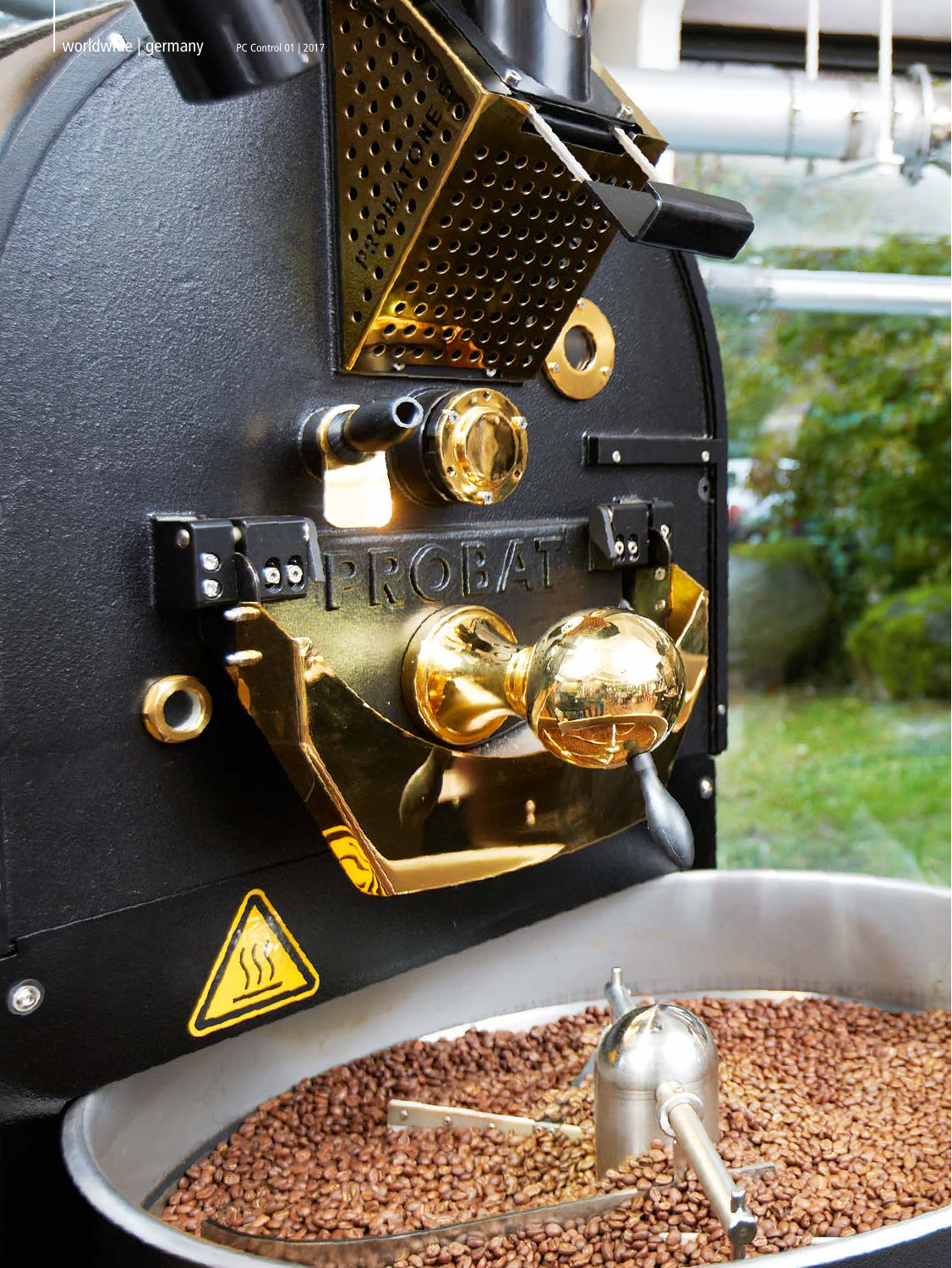Automation technology ensures highly repeatable, top quality roasting results

## All-in-one control platform optimizes coffee production

With a 145-year history of building roasting machines and systems, PROBAT-Werke von Gimborn Maschinenfabrik, headquartered in Emmerich, Germany, occupies a leading position in this industry. Based on the company's extensive expertise and passion for making world-class machinery, Probat industrial roasters are known all over the world for exceptional efficiency, flexibility, quality, durability and reliability.

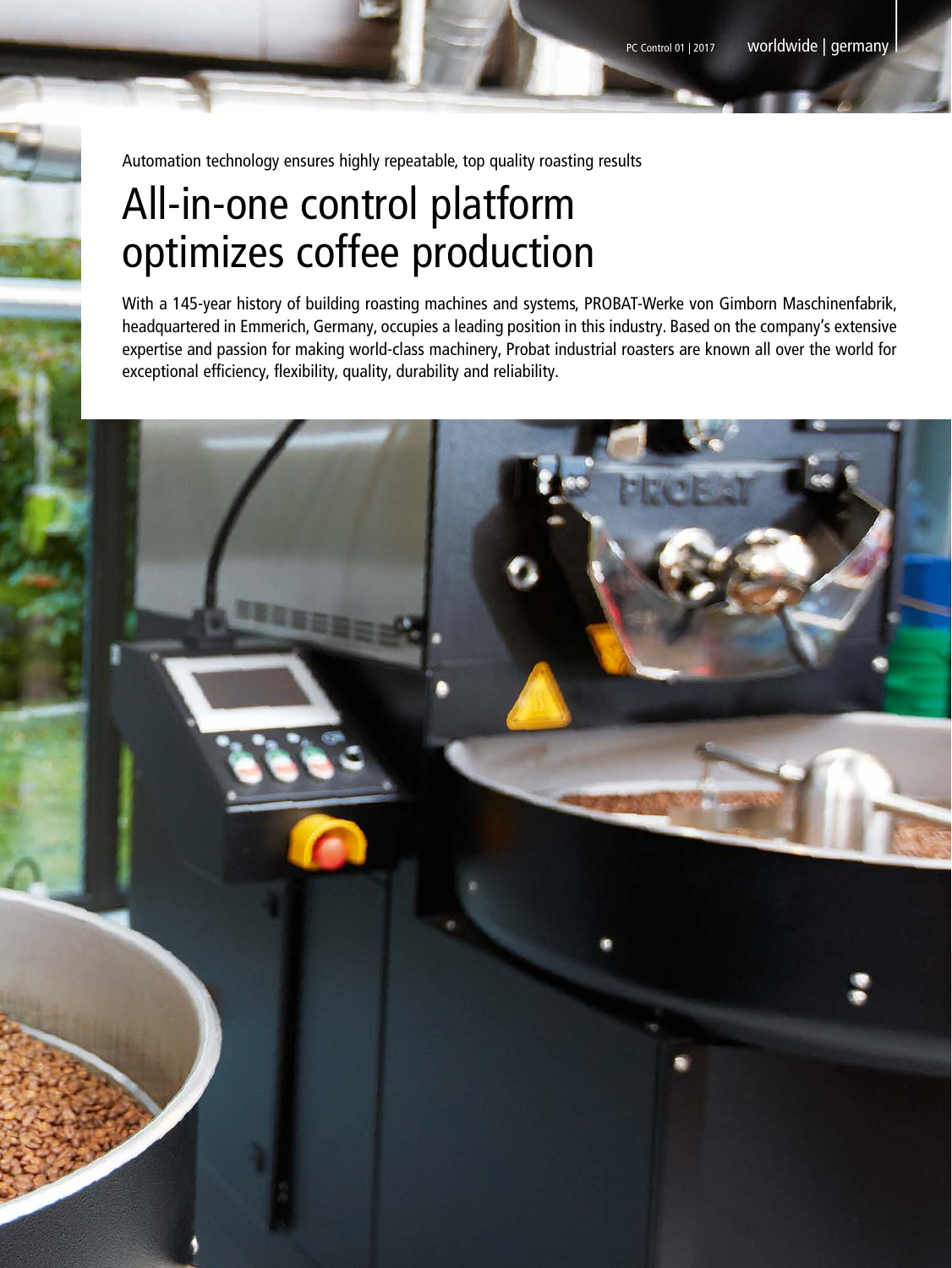

**To achieve a consistent and repeatable level of quality, the roaster requires a recipe management system where existing recipes can be selected and new ones created and saved. It must also visualize the measurement curves in order to control and log the roasting processes.** 

the various roasts, a recipe management system was needed, enabling the user to run existing recipes as well as the ability to create and store new ones. At the same time, the system needed to visualize the temperature curves so that the roasting process could be properly controlled and logged.

Andreas Rinke remembers the first automation solution implemented by Probat. It consisted of two CPUs: a 266-MHz ARM™ processor for the PLC and a 3.5-inch HMI panel (with a similar CPU) to visualize the roasting process. Since integrating recipe management into the system was impossible because of the system's low CPU performance and rudimentary storage options, it was outsourced to apps running under Android, iOS and Windows. The slow user interface and the need to set parameters on two devices were other downsides.

## More functionality and user-friendliness – without adding costs

Solving these problems seemed easy: install more CPU power. However, the system also had to stay within the budget set by the existing control solution, necessitating a single-CPU unit. "With this requirement, the decision to use a PC-based control platform was essentially a given," remembers Rinke. The new system is based on a Beckhoff CP6606-0001-0020 Panel PC with TwinCAT PLC runtime and integrated visualization. The process data is transmitted via EtherCAT I/O Terminals. The system has the following specifications:

- ARM™ Cortex 1 GHz processor
- 1 GB DDR3 RAM

Continuous innovation plays a major role for Probat, the market leader for industrial roasters and in-store roasting equipment. "To maintain our leading position, Probat operates its own technological center for extensive R&D. Starting with raw coffee beans, we test numerous roasting and grinding technologies to achieve the perfect end product," explains Andreas Rinke, Head of Portfolio Management at Probat. Automation plays a key role in the roll-out of reliable mass-production processes after they have been developed in the lab. "High performance, flexible software interfaces and ease of operation were the main requirements when we selected the new control platform for our 'Probatone' instore roasters. PC-based control technology provides the perfect answer to these requirements," says Rinke, which is why all Probat in-store roasting systems have been equipped with all-in-one HMI and controllers from Beckhoff since 2015.

## Automation technology is the key to consistent, high-quality roasting results

At first glance, the coffee roasting process does not seem overly complicated – burner performance is essentially controlled via time and temperature threshold values. In the past, this was achieved using a potentiometer that was manually operated by the roast master. This kind of "automation" delivered often excellent, but rarely reproducible results. To ensure a consistent level of quality for



**Left to right: Andreas Rinke, Head of Portfolio Management at Probat, and Ralf Stachelhaus, head of the Beckhoff Rhein-Ruhr office, in front of the Probatone 12. Since 2015, Probat has equipped all its Probatone in-store roasting systems with PC-based control technology from Beckhoff.**